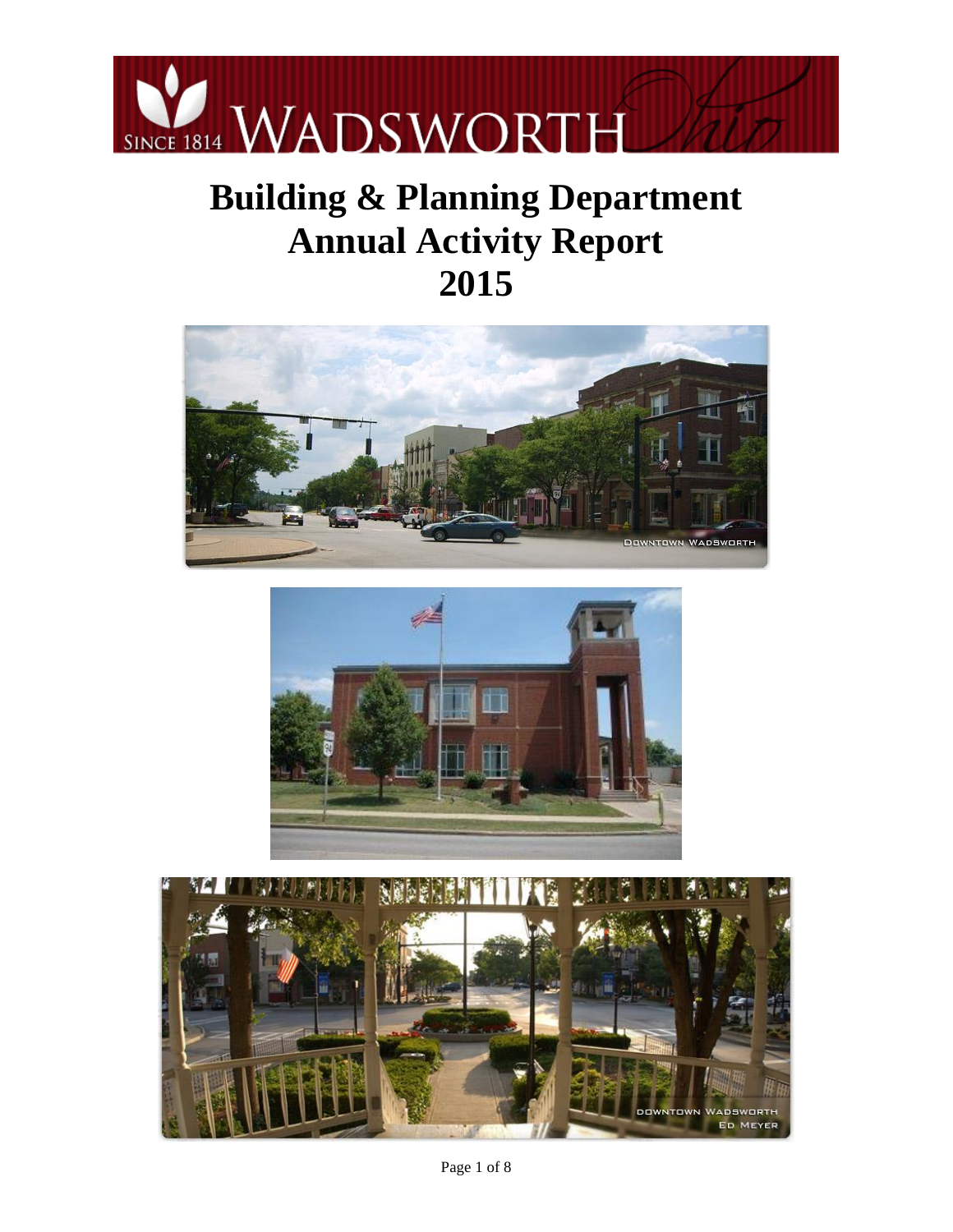## **PLANNING COMMISSION ACTIVITY**

Table I summarizes the Planning Commission's typical activities for the last five years.

|                                        | 2015 | 2014             | 2013           | 2012           | 2011     |
|----------------------------------------|------|------------------|----------------|----------------|----------|
| Number of Meetings                     | 22   | 17               | 17             | 17             | 17       |
| Total Time (Hours)                     | 17   | 10               | 17             | 13             | 10       |
| Average Meeting Length (Hours)         | 0.77 | 0.61             |                | 0.76           | 0.59     |
| <b>Staff Reports Prepared</b>          | 74   | 38               | 42             | 35             | 50       |
| <b>Preliminary Plat Applications</b>   |      | $\left( \right)$ | 0              | 2              | $\Omega$ |
| <b>Final Plat Applications</b>         |      | 3                | 0              |                | $\Omega$ |
| Minor Subdivisions (Lot Splits &       | 15   |                  | 5              | 2              | 6        |
| <b>Consolidation Plats</b> )           |      |                  |                |                |          |
| <b>Conditional Zoning Certificates</b> | 5    | $\mathfrak{D}$   | 5              | $\overline{4}$ | 5        |
| <b>Zoning Text Amendments</b>          |      |                  | 2              |                | 14       |
| <b>Zoning Map Amendments</b>           | 5    |                  | $\mathfrak{D}$ | 3              | $\Omega$ |
| <b>Site Plan Reviews</b>               | 12   | 9                |                |                |          |
| <b>Condominium Declarations</b>        |      | 3                |                | 2              |          |
| <b>Other Staff Reports</b>             |      | 6                | 5              |                |          |

#### **TABLE I MEETING SUMMARY 2011 - 2015**

\* Includes re-approval of subdivisions whose original approval was set to expire. The Planning Commission's approval of a preliminary plat is valid for one year unless construction has commenced.

## **TABLE II 2015 RESIDENTIAL SUBDIVISIONS FINAL PLAT APPLICATIONS SUBMITTED**

| <b>SUBDIVISION NAME</b><br>(DEVELOPER)                   | <b>LOCATION</b> | <b>PUBLIC</b><br><b>WATER</b> | <b>PUBLIC</b><br><b>SEWER</b> | PRELIM.<br><b>PLAT</b><br><b>APPROVED</b> | <b>FINAL</b><br><b>PLAT</b><br><b>APPROVED</b> | <b>BLDG LOTS</b><br><b>PER FINAL</b><br><b>PLAT</b> |
|----------------------------------------------------------|-----------------|-------------------------------|-------------------------------|-------------------------------------------|------------------------------------------------|-----------------------------------------------------|
| <b>Tiberon Trace Phase V</b><br>(Greenhaven Development) | State Rd.       | Yes                           | Yes                           | $---$                                     | 1/5/16                                         | 25                                                  |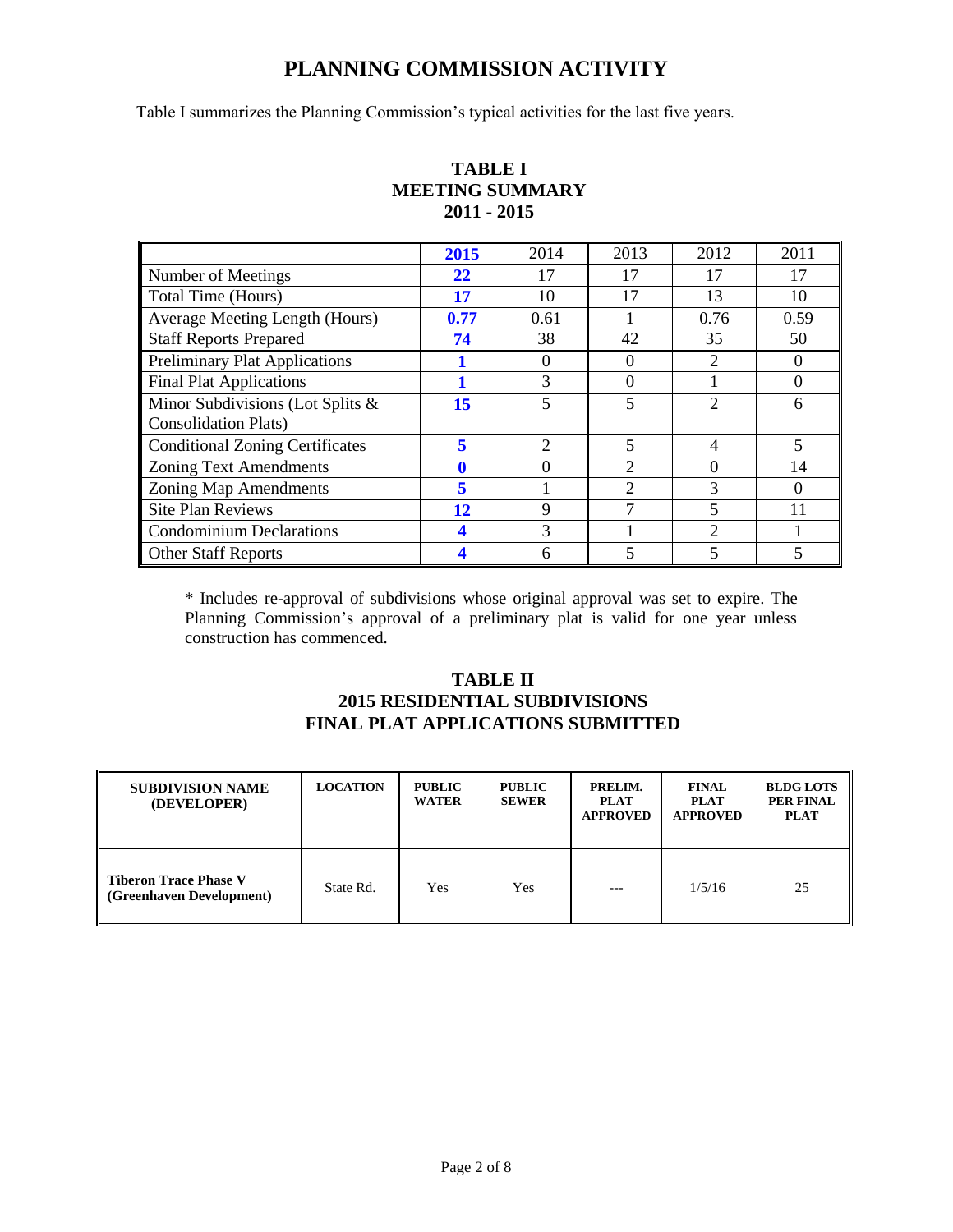# **BOARD OF ZONING APPEALS**

| Year                                       | 2015 | 2014 | 2013     | 2012           | 2011     |
|--------------------------------------------|------|------|----------|----------------|----------|
| <b>No. of Meetings</b>                     | 9    | 9    | 10       | 9              | 9        |
| <b>Total Variances</b><br><b>Requested</b> | 10   | 20   | 16       | 13             | 13       |
| <b>No. of Variances</b><br><b>Declined</b> | 1    | 3    | $\Omega$ | $\overline{0}$ | $\Omega$ |
| <b>No. of Variances</b><br>Approved        | 8    | 17   | 14       | 13             | 12       |
| <b>Pct. of All Variances</b><br>Approved   | 80%  | 85%  | 88%      | 100%           | 92%      |

## **TABLE III MEETING SUMMARY 2011 - 2015**

## **TABLE IV VARIANCES BY LAND USE TYPE - 2015**

|                                                | <b>RESIDENTIAL</b> | <b>COMMERCIAL</b> | <b>INDUSTRIAL</b> | PUBLIC-<br><b>QUASI/PUBLIC</b> | <b>TOTAL</b> |
|------------------------------------------------|--------------------|-------------------|-------------------|--------------------------------|--------------|
| No. of<br><b>Variances</b><br><b>Requested</b> | 6                  | 3                 | $\mathbf{1}$      | $\boldsymbol{0}$               | 10           |
| No. of<br><b>Variances</b><br><b>Approved</b>  | 5                  | $\overline{2}$    | 1                 | $\boldsymbol{0}$               | 8            |
| No. of<br><b>Variances</b><br><b>Declined</b>  | $\bf{0}$           | $\mathbf{1}$      | $\bf{0}$          | $\bf{0}$                       | 1            |
| Approval<br>Percentage                         | 83%                | 67%               | 100%              | $0\%$                          | 80%          |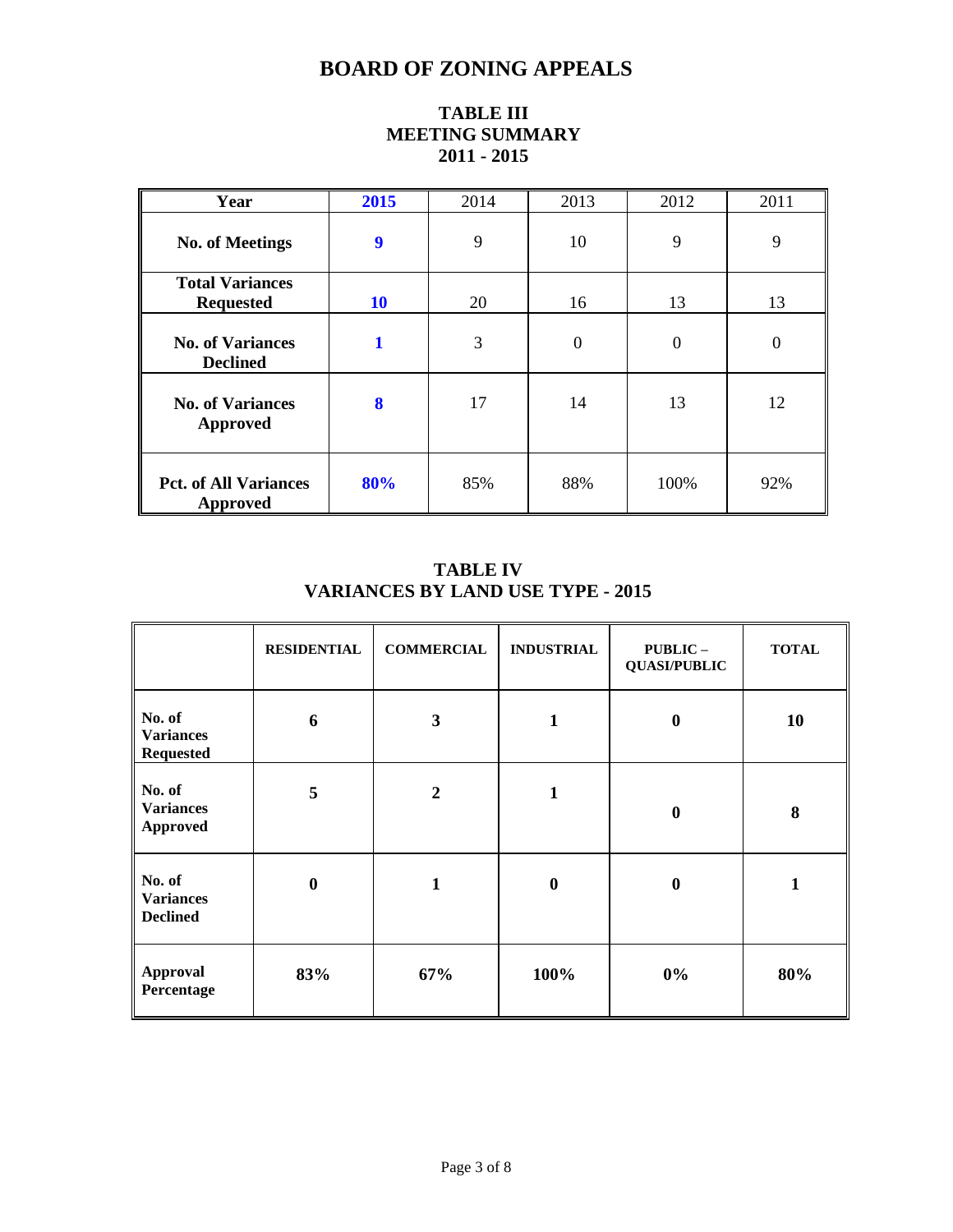# **CONSTRUCTION AND PERMIT ACTIVITY**

The following tables summarize construction activity for 2015 and compare it to previous years.

|                                                                                  | 2015           | 2014         | 2013      | 2012           | 2011      |
|----------------------------------------------------------------------------------|----------------|--------------|-----------|----------------|-----------|
| Ave. One Family Structure Cost                                                   | \$219,910      | \$216,768    | \$205,756 | \$202,177      | \$165,626 |
| Avg. One Family Floor Area (sq. ft.)                                             | 2,528          | 2,337        | 2,328     | 2,216          | 2,094     |
| <b>Total Single Family Dwelling Units</b><br>(including condominiums)            | 93             | 56           | 46        | 40             | 45        |
| Total New Dwelling Units (A)                                                     | 147            | 72           | 75        | 48             | 45        |
| Approved Final Plats (Major<br>Residential Subdivision) – No. of<br>Lots Platted | $25$ s.f. lots | 71 s.f. lots | $\Omega$  | $47$ s.f. lots | $\theta$  |

## **TABLE V RESIDENTIAL GROWTH COMPARISON 2011 – 2015**

(A) Total New Dwelling Units include all 1, 2 & 3-family dwelling and all multifamily dwellings (4 or more units in one building)

### **TABLE VI FEES COLLECTED 2011 - 2015**

| <b>FEES COLLECTED:</b>                    | 2015     | 2014     | 2013     | 2012     | 2011     |
|-------------------------------------------|----------|----------|----------|----------|----------|
| <b>Building Permits</b>                   | \$76,504 | \$49,977 | \$44,533 | \$40,541 | \$42,462 |
| <b>Zoning Certificates</b>                | \$12,285 | \$7.484  | \$7,703  | \$6.786  | \$7,666  |
| Development Permits (A)                   | \$23,657 | \$6,803  | \$3.482  | \$2.471  | \$10,247 |
| <b>HVAC</b> Permits                       | \$32,034 | \$16,803 | \$18,905 | \$12,838 | \$14,634 |
| <b>Electrical Permits</b>                 | \$33,886 | \$19,491 | \$20,032 | \$14,794 | \$18,013 |
| BZA & Planning Commission<br>Applications | \$2,100  | \$10,824 | \$4,070  | \$2,450  | \$1,700  |
| Subdivision Review (B)                    | \$2,070  | \$1,080  | \$200    | \$990    | \$200    |

#### **Notes:**

(A) Fees for the construction of commercial, industrial and multifamily development projects.

(B) Subdivision Review Fees include major subdivisions (residential and commercial); minor subdivisions (those creating less than 5 new lots), re-plats, dedication plats, consolidation plats and condominium declaration plats.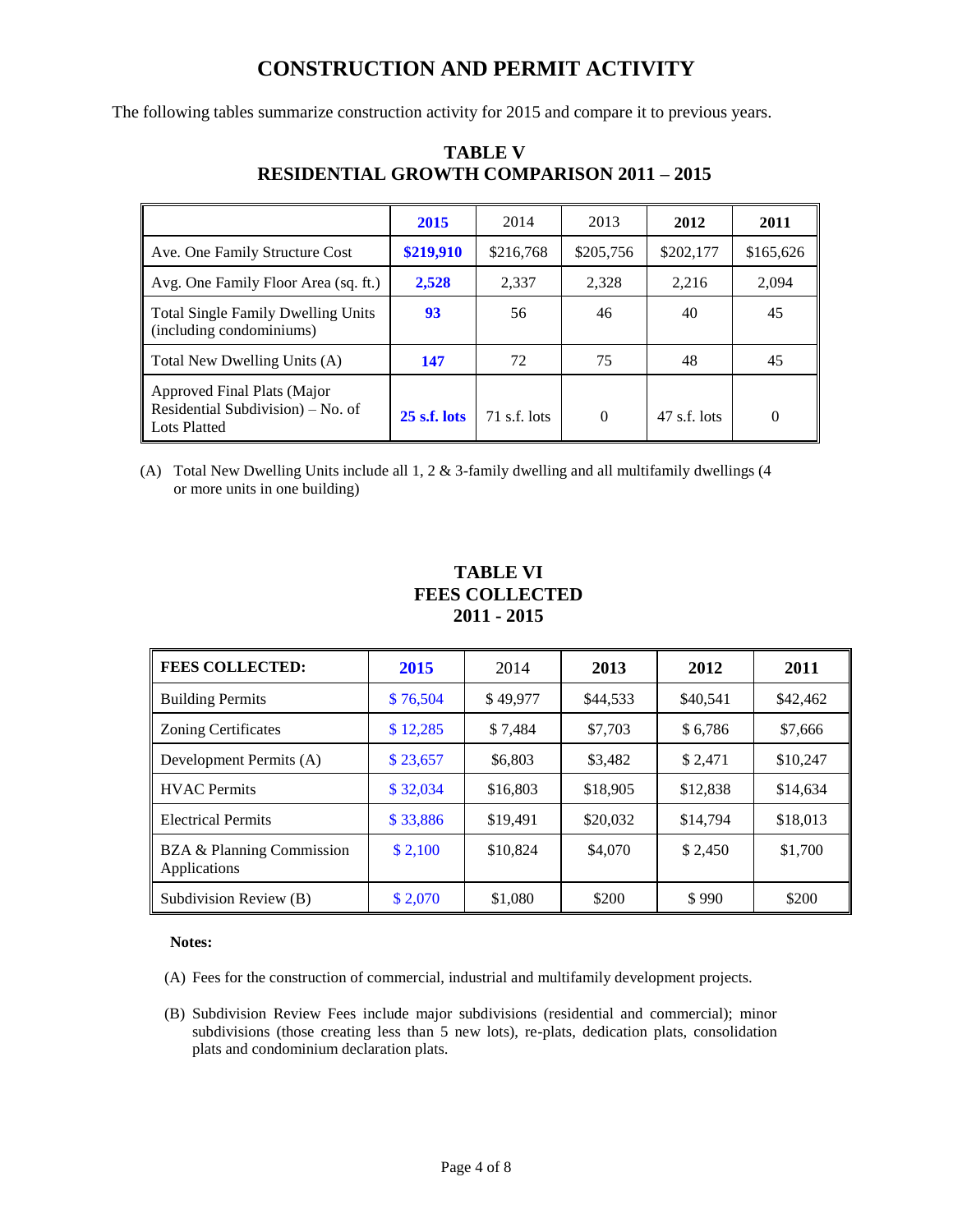## **TABLE VII CONSTRUCTION & PERMIT ACTIVITY – 2015**

|                                      | <b>\$ VALUE OF CONSTRUCTION</b> |                  |                |    |                                    |    |                |    |            |
|--------------------------------------|---------------------------------|------------------|----------------|----|------------------------------------|----|----------------|----|------------|
|                                      | 2015                            | 2014             | 2013           |    | 2015                               |    | 2014           |    | 2013       |
| <b>RESIDENTIAL</b>                   |                                 |                  |                |    |                                    |    |                |    |            |
| <b>Single Family</b>                 | 93                              | 56               | 46             | \$ | 20,451,683                         | \$ | 11,928,991     | \$ | 9,409,690  |
| Two Family                           | $\bf{0}$                        | $\mathbf{0}$     | $\mathbf{0}$   |    |                                    |    |                |    |            |
| Three Family                         | $\bf{0}$                        | $\mathbf{0}$     | 3              | \$ | $\blacksquare$                     | \$ | ÷,             | \$ | 240,000    |
| Multi-Family                         | 54                              | 16               | 26             | \$ | 2,839,000                          | \$ | 1,340,000      | \$ | 1,375,000  |
| Remodel/Alteration                   | 73                              | 72               | 104            | \$ | 583,461                            | \$ | 792,886        | \$ | 1,306,369  |
| Additions/Garages                    | 73                              | 56               | 58             | \$ | 706,630                            | \$ | 831,413        | \$ | 747,949    |
| Demolition                           | $\mathbf{2}$                    | $\overline{4}$   | $\overline{4}$ | \$ | $\blacksquare$                     | \$ | $\overline{a}$ | \$ |            |
| <b>Total Residential</b>             | 295                             | 204              | 241            | \$ | 24,580,774                         | \$ | 14,893,290     | \$ | 13,079,008 |
| <b>Total Less Demo Permits</b>       | 293                             | 200              | 237            |    |                                    |    |                |    |            |
|                                      |                                 |                  |                |    |                                    |    |                |    |            |
|                                      |                                 |                  |                |    |                                    |    |                |    |            |
| <b>COMMERCIAL</b>                    | 2015                            | 2014             | 2013           |    | 2015                               |    | 2014           |    | 2013       |
| New Construction                     | $\overline{2}$                  | $\mathbf{2}$     | $\overline{c}$ | \$ | 4,300,000                          | \$ | 1,450,000      | \$ | 1,650,000  |
| Additions/Alterations                | $\overline{2}$                  | 6                | 7              | \$ | 1,594,200                          | \$ | 4,035,750      | \$ | 1,473,612  |
| Demolition                           | $\overline{\mathbf{4}}$         | $\mathbf{1}$     | $\mathbf{1}$   | \$ | $\overline{\phantom{a}}$           | \$ |                | \$ |            |
| <b>Total Commercial</b>              | 8                               | 9                | 10             | \$ | 5,894,200                          | \$ | 5,485,750      | \$ | 3,123,612  |
| <b>Total Less Demolition Permits</b> | $\overline{\mathbf{4}}$         | 8                | 9              |    |                                    |    |                |    |            |
|                                      |                                 |                  |                |    |                                    |    |                |    |            |
| <b>INDUSTRIAL</b>                    | 2015                            | 2014             | 2013           |    | 2015                               |    | 2014           |    | 2013       |
| New Construction                     | $\overline{2}$                  | $\mathbf{0}$     | $\mathbf{0}$   | \$ | 6,600,000                          | \$ | $\overline{a}$ | \$ |            |
| <b>Additions/Alterations</b>         | $\overline{2}$                  | $\mathfrak{2}$   | $\mathfrak{2}$ | \$ | 6,500,000                          | \$ | 36,000         | \$ | 325,000    |
| Demolition                           | $\mathbf{1}$                    | $\mathbf{0}$     | $\overline{0}$ | \$ |                                    | \$ |                | \$ |            |
|                                      | 5                               |                  |                | \$ |                                    |    |                |    |            |
| <b>Total Industrial</b>              |                                 | $\overline{2}$   | $\overline{2}$ |    | 13,100,000                         | \$ | 36,000         | \$ | 325,000    |
| <b>Total Less Demolition Permits</b> | $\overline{\mathbf{4}}$         | $\boldsymbol{2}$ | 2              |    |                                    |    |                |    |            |
| PUBLIC/QUASI PUBLIC                  | 2015                            | 2014             | 2013           |    | 2015                               |    | 2014           |    | 2013       |
| New Construction                     | $\bf{0}$                        | $\mathbf{1}$     | $\mathbf{1}$   | \$ | $\overline{a}$                     | \$ | 10,000         | \$ | 2,500,000  |
| Additions/Alterations                | $\bf{0}$                        | $\mathbf{1}$     | $\mathbf{1}$   | \$ | $\overline{\phantom{a}}$           | \$ | 250,000        | \$ | 205,800    |
| Demolition                           | $\bf{0}$                        | $\mathbf{0}$     | $\mathbf{1}$   | \$ |                                    | \$ | ÷,             | \$ |            |
|                                      |                                 |                  |                |    |                                    |    |                |    |            |
| <b>Total Public/Quasi Public</b>     | $\bf{0}$                        | $\boldsymbol{2}$ | 3              | \$ | $\blacksquare$                     | \$ | 260,000        | \$ | 2,705,800  |
| <b>Total Less Demolition Permits</b> | 0                               | $\boldsymbol{2}$ | 2              | \$ | $\blacksquare$                     | \$ | 260,000        | \$ | 2,705,800  |
| <b>TOTAL -ALL BLDG PERMITS</b>       | 308                             | 217              | 256            |    |                                    |    |                |    |            |
| <b>Total - Less Demo Permits</b>     | 301                             | 212              | 250            |    |                                    |    |                |    |            |
|                                      |                                 |                  |                |    |                                    |    |                |    |            |
|                                      |                                 |                  |                |    | <b>TOTAL VALUE OF CONSTRUCTION</b> |    |                |    |            |
|                                      | 2015                            | 2014             | 2013           |    | 2015                               |    | 2014           |    | 2013       |
| <b>Building&amp;Zoning Permits</b>   | 447                             | 331              | 346            | \$ | 43,574,974                         | \$ | 20,675,040     | \$ | 19,233,420 |
| <b>HVAC Permits</b>                  | 217                             | 146              | 167            |    |                                    |    |                |    |            |
| <b>Electric Permits</b>              | 187                             | 145              | 246            |    |                                    |    |                |    |            |
| <b>TOTAL PERMITS</b>                 | 851                             | 622              | 759            |    |                                    |    |                |    |            |
|                                      |                                 |                  |                |    |                                    |    |                |    |            |
| <b>Electric Inspections</b>          | 611                             | 403              | 513            |    |                                    |    |                |    |            |
| <b>Building Inspections</b>          | 871                             | 613              | 740            |    |                                    |    |                |    |            |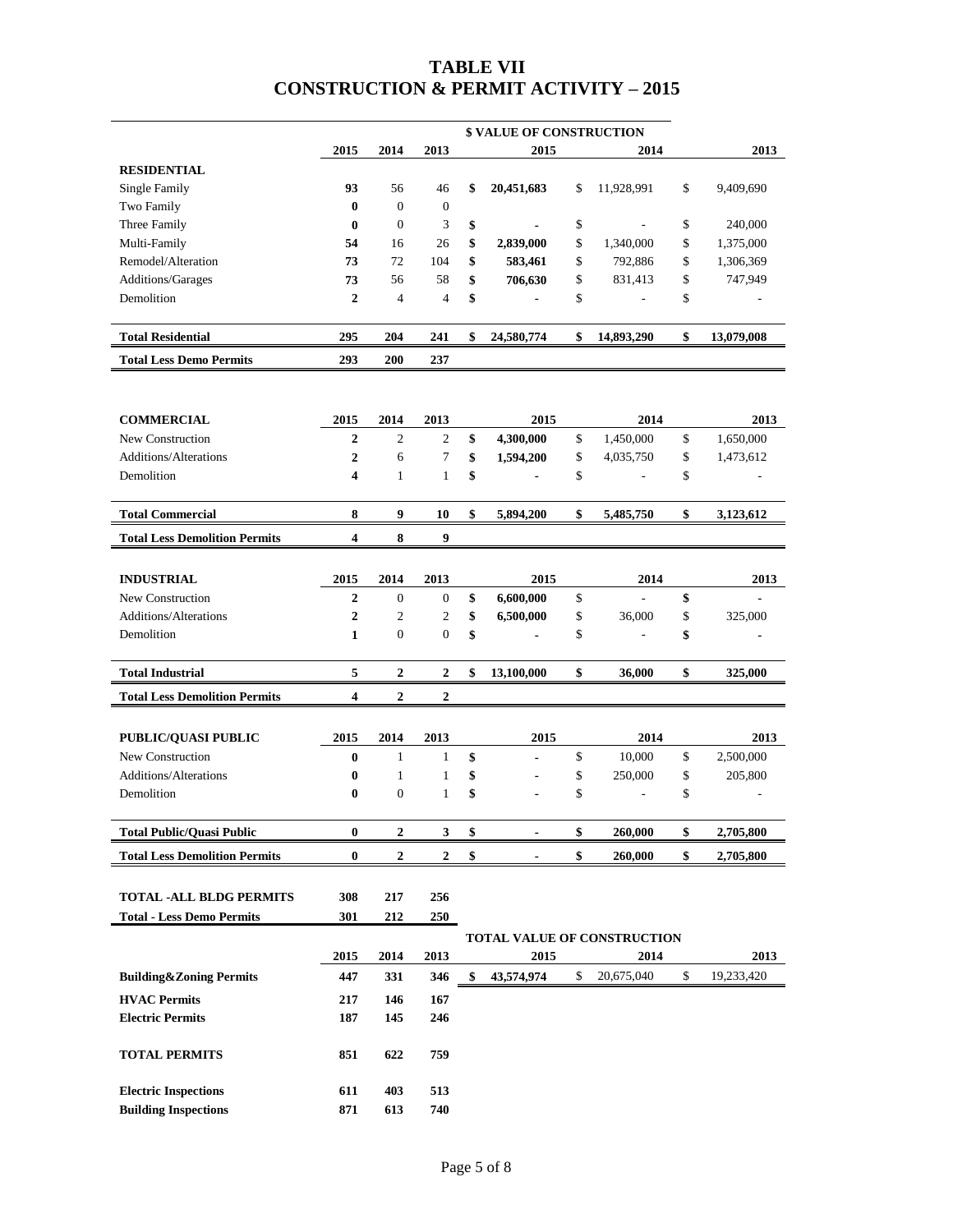## **CODE ENFORCEMENT**

#### **TABLE VIII CODE ENFORCEMENT ACTIVITY**

| vvuv<br>$\bf{10141}$           |                                   |        |          |       |              |       |                |  |  |
|--------------------------------|-----------------------------------|--------|----------|-------|--------------|-------|----------------|--|--|
| <b>Type of Violation</b>       | 2015                              | 5 Year | 2014     | 2013  | 2012         | 2011  | 2009           |  |  |
|                                |                                   | Avg.   |          |       |              |       |                |  |  |
| <b>Building</b>                | $\overline{2}$                    | 50     | 22       | 75    | 35           | 54    | 62             |  |  |
| <b>Property Maintenance</b>    | 59                                | 59     | 99       | 68    | 61           | 37    | 29             |  |  |
| <b>Public Nuisance</b>         | 4                                 | 2      | 3        | 2     | $\mathbf{0}$ | 3     | $\overline{0}$ |  |  |
| Weeds                          | 141                               | 201    | 218      | 266   | 166          | 167   | 189            |  |  |
| Zoning                         | 10                                | 8      | 5        | 15    | 8            | 6     | 6              |  |  |
| <b>Total Notifications</b>     | 216                               | 319    | 347      | 426   | 270          | 267   | 286            |  |  |
| <b>Total Resolved</b>          | 187                               | 279    | 316      | 380   | 237          | 226   | 234            |  |  |
| % Resolved                     | (87%)                             | (87%)  | $(91\%)$ | (88%) | (88%)        | (85%) | (82%)          |  |  |
| Complaints: 108                |                                   |        |          |       |              |       |                |  |  |
| Unsubstantiated Complaints: 31 |                                   |        |          |       |              |       |                |  |  |
|                                | Code Enforcement Inspections: 548 |        |          |       |              |       |                |  |  |

#### **Code Violations 2015**

Table VIII is a categorized comparison of the type and number of code violation issues addressed in the year 2015 relative to previous years. Based on recent years' averages, 32% fewer code violation notices were issued in 2015 than in the previous five years average. Fewer notices for lack of building inspection approval were issued.

That project is scheduled for early 2016. Fewer complaints, fewer vacant lots, and slow grass growth in the late summer were factors in sending fewer weed notices. Other categories were consistent.

|                             |                            |                                 | 2012                            |                                 |                              |                                 |                                   |
|-----------------------------|----------------------------|---------------------------------|---------------------------------|---------------------------------|------------------------------|---------------------------------|-----------------------------------|
| <b>Type of Violation</b>    | <b>Total</b><br>Violations | <b>Referred to</b><br>Law Dept. | <b>Resolved by</b><br>Law Dept. | <b>Abated by</b><br><b>City</b> | In Non-<br><b>Compliance</b> | <b>Total</b><br><b>Resolved</b> | <b>Percent</b><br><b>Resolved</b> |
| <b>Building</b>             |                            |                                 |                                 |                                 |                              |                                 | 100%                              |
| <b>Property Maintenance</b> | 59                         |                                 |                                 |                                 | 13                           | 46                              | 78%                               |
| Public Nuisance             |                            |                                 |                                 |                                 |                              |                                 | 67%                               |
| Weeds                       | 141                        |                                 |                                 | 39                              | 13                           | 128                             | 91%                               |
| Zoning                      | 10                         |                                 |                                 |                                 |                              |                                 | 90%                               |
| <b>Totals:</b>              | 216                        |                                 |                                 | 39                              | 29                           | 187                             | 87%                               |

#### **TABLE IX CODE ENFORCEMENT COMPLIANCE 2015**

Table IX breaks down violation notices by code chapters and shows the rates of compliance with notices sent.

- Building Code violations are generally issued for dated building projects lacking final inspection approvals and for failure to obtain building permits. The majority of Residential Property Maintenance Code violations relate to junk in yards, lack of exterior maintenance of houses, vehicles, and tenant complaints.
- Four Public Nuisance notices are sent property owners for hazardous structure conditions.
- The majority of weed notices are sent to vacant or abandoned properties. The City will have the properties mowed if the owner does not comply.
- Zoning issues generally involve the change of use of a premises, encroachment into building setback lines, or lack of zoning approval for other activities including signs.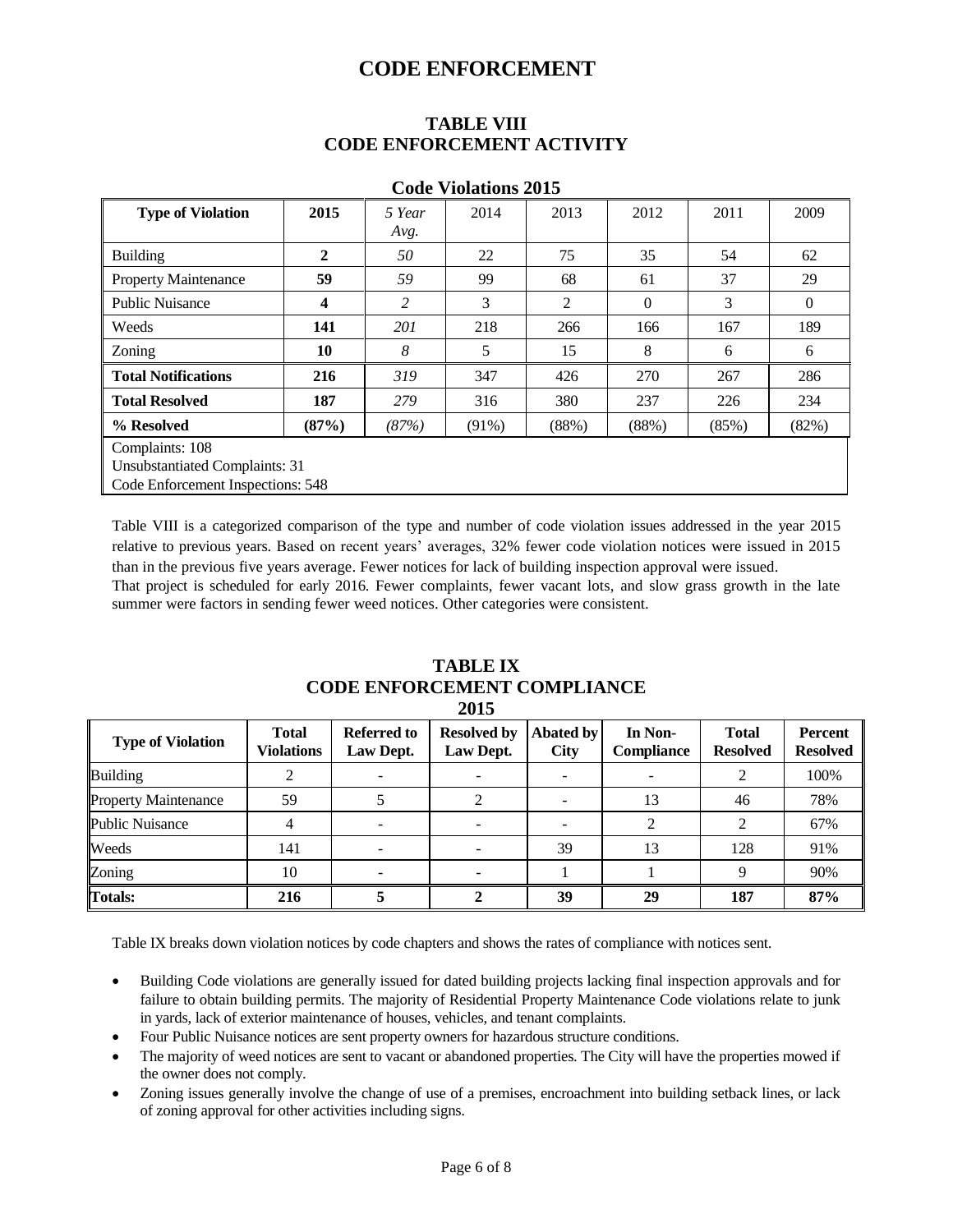# **GRANT ACTIVITY**

- I. Grant Activity Undertaken in 2015:
	- **FY2014 CDBG Allocation (Community Development Block Grant Program).** The City was awarded an allocation grant (formerly known as a "Formula" grant) of \$75,000. Eight (8) LMI households in the City received home repair assistance through this program, which exceed the number of households estimated to be served (7). All work was completed in 2015 and the grant will be closed out by February 29, 2016.
	- FY2014 CHIP (Community Housing Improvement Program). Wadsworth is a partner community in this grant along with the Cities of Brunswick & Medina (Medina City is the lead partner/grantee). The City's share of this grant is approximately \$352,000, which will be used for various types of housing improvements and other forms of housing assistance. The grant program runs through 2016. In 2015, the following projects were undertaken:

| <b>Project Type</b>                                                     | <b>Estimated</b><br><b>Projects</b><br>(Goal) | <b>Projects</b><br><b>Completed</b> | <b>Projects In</b><br><b>Construction</b> | <b>Pending</b><br><b>Projects</b> |
|-------------------------------------------------------------------------|-----------------------------------------------|-------------------------------------|-------------------------------------------|-----------------------------------|
| Home Repair (Owner-Occupied)                                            | 14                                            | 8                                   | 5                                         |                                   |
| Private Rehabilitation<br>(Owner-<br>Occupied)                          | 6                                             | $\Omega$                            | 3                                         | 2                                 |
| Assistance<br>Downpayment<br>$\overline{\phantom{a}}$<br>Rehabilitation |                                               | $\Omega$                            | $\Omega$                                  |                                   |

The City is on track to meet or exceed the goals of the CHIP grant by 2016.

- Clean Ohio Trail Funds (COTF). The City was awarded a \$372,185 grant from the Ohioo Department of Natural Resources to fund 75% of the construction of the Ohio Edison Interurban Trail, as envision by the Multimodal Transportation Plan. Preliminary work required before construction was conducted in 2015, including: surveying, preliminary engineering, title searches and easement agreements. Easement agreements were submitted to First Energy Corp. for review and approval as a good portion of the trail will be constructed within easements and rights-of-way under their control. Plans are expected to be bid in spring 2016 and construction to occur between June & August 2016. The project completion date is August 30, 2016.
- II. Grant Applications Filed in 2015:
	- FY2015 CDBG Allocation Grant. The City filed an application to fund 7 additional home repairs for income-qualified residents of the City. The grant was awarded on September 1, 2015 and applications will be taken in early 2016 on a first-come, first-served basis until grant funds are expended. All projects must be complete by December 31, 2016.
	- FY2015 CDBG Downtown Revitalization Grant. The City filed an application with the state for a \$300,000 downtown revitalization grant. The program would have provided grant funds to assist downtown business and property owners make façade improvements and other structural and mechanical system improvements to their buildings (including roofing, electrical, plumbing, HVAC, drainage and similar repairs and upgrades). The program would have taken the form of a 50/50 matching program, where the grant would provide 50% of eligible expenses while the building and business owners would provide the remaining 50%. The downtown revitalization program is a competitive program, and only about 50 of the 75 plus applications submitted were funded. Unfortunately, the City's application was not selected for funding.